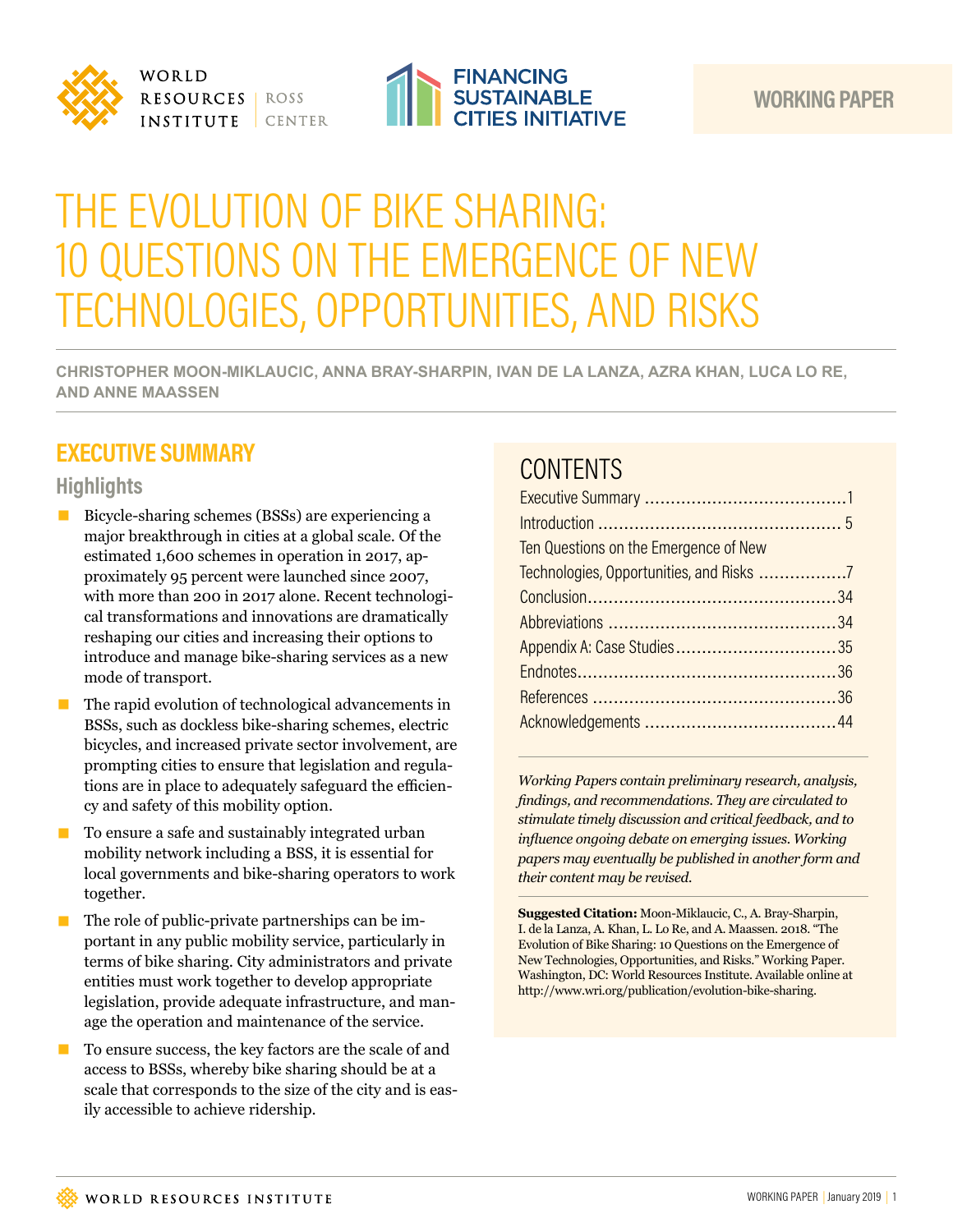## **Context**

A BSS allows a user to collect a bicycle on loan from one location and return it at another destination. Bike sharing began in the 1960s in simple form in Amsterdam; it has continued to evolve through technological innovation to a more sophisticated model of bike transportation within cities, and has rapidly expanded over the last decade. The evolution of business models and private investment continues to reshape and widen the reach of bike-sharing services dramatically, so much so that the increased popularity is embedded now in the wider landscape of an emerging sharing economy in urban centers worldwide. Other similar services include Uber and Lyft, which allow users to avoid the high costs of and other barriers to ownership.

# **About This Working Paper**

The objective of this working paper is to provide decisionmakers at the city level a series of frequently asked questions and responses in order to assess the adoption and implementation of a BSS. It is not designed to be a comprehensive guide to bike-sharing implementation, nor is it meant to provide prescriptive recommendations; rather, it offers questions and answers objectively in order to assist city officials to navigate through the recent developments and innovations of new and improved technologies, data, and business models relating to bike sharing. The emergence of new technologies, including dockless and electric (e-) bikes, is creating new opportunities, so much so as to raise the interest and risk concerns of city officials around the world. This publication aims to shed light on these.

# **The Evolution of Bike Sharing: 10 Questions on the Emergence of New Technologies, Opportunities, and Risks**

Questions have been formulated to include all phases of a typical bike-sharing project cycle. They have been selected carefully by the authors, based on their expertise in providing technical assistance to local decision-makers whose aim is to implement a BSS in their cities. The World Resources Institute has provided technical support to cities such as Bhopal, India; Mexico City, Mexico; Bogotá and Santiago de Cali, Colombia; among others. The questions explore the role of policy, technology, safety regulations, financing, and monitoring and evaluation (M&E), these key topics having arisen during consultations with city officials regarding the integration of bike sharing into their larger public transit networks. Brief summaries of the questions that will be touched upon in this publication

are included below. These are intended to provide context to the relevance of each topic, rather than offer direct answers to the questions posed, which will be elaborated later in the paper in separate sections.

#### Question 1: What are the characteristics of a BSS?

Bike-sharing technology has continuously evolved over multiple generations, becoming more and more sophisticated. Earlier generations (first generation and second generation) struggled with theft and vandalism, leading to innovations (third generation) that improved user information, payment options, and distribution stations across the city. A fourth BSS generation has now emerged, with dockless and electric bikes coming into the fold. Dockless provides a more flexible solution in terms of the use of public space for the parking and distribution of bicycles. As increasing variations and innovations in BSSs emerge, cities increasingly will be able to adopt and operate the model within a local context. The variety of options today requires more in-depth analysis, dedicated planning, and regulations than what was needed for previous generations, particularly in light of the new business models that are coming to the fore within the private sector.

#### Question 2: What are key elements to consider in fitting bike sharing into my city's policy and mobility framework?

The type of BSS that best suits a city varies based on a range of specific variables such as city size, geography, safety infrastructure, and legal structure. To ensure smooth implementation of a BSS within the broader urban mobility landscape, for instance, cities should (i) identify the enabling policies currently in place or those that are necessary at the federal, state, and local levels; (ii) ensure integration with public transit networks; and (iii) assess the bicycling objectives of the city. A BSS has many economic, social, and health benefits, including among others an additional transportation option for short trips; enhanced first- and last-kilometer connectivity and integration with the public transport network; reduction of barriers to biking; reduction of greenhouse gas emissions; improvement of local air quality; and increased physical activity for users. There also are costs that are associated with a BSS that are other than financial in terms of implementation; a BSS, for example, often faces opposition from private car owners at the planning and implementation stages, given that docking stations in streets may decrease street width, thus reducing the availability of spaces in which to park cars. Furthermore, the inclusion of dockless bikes within the mobility system may raise the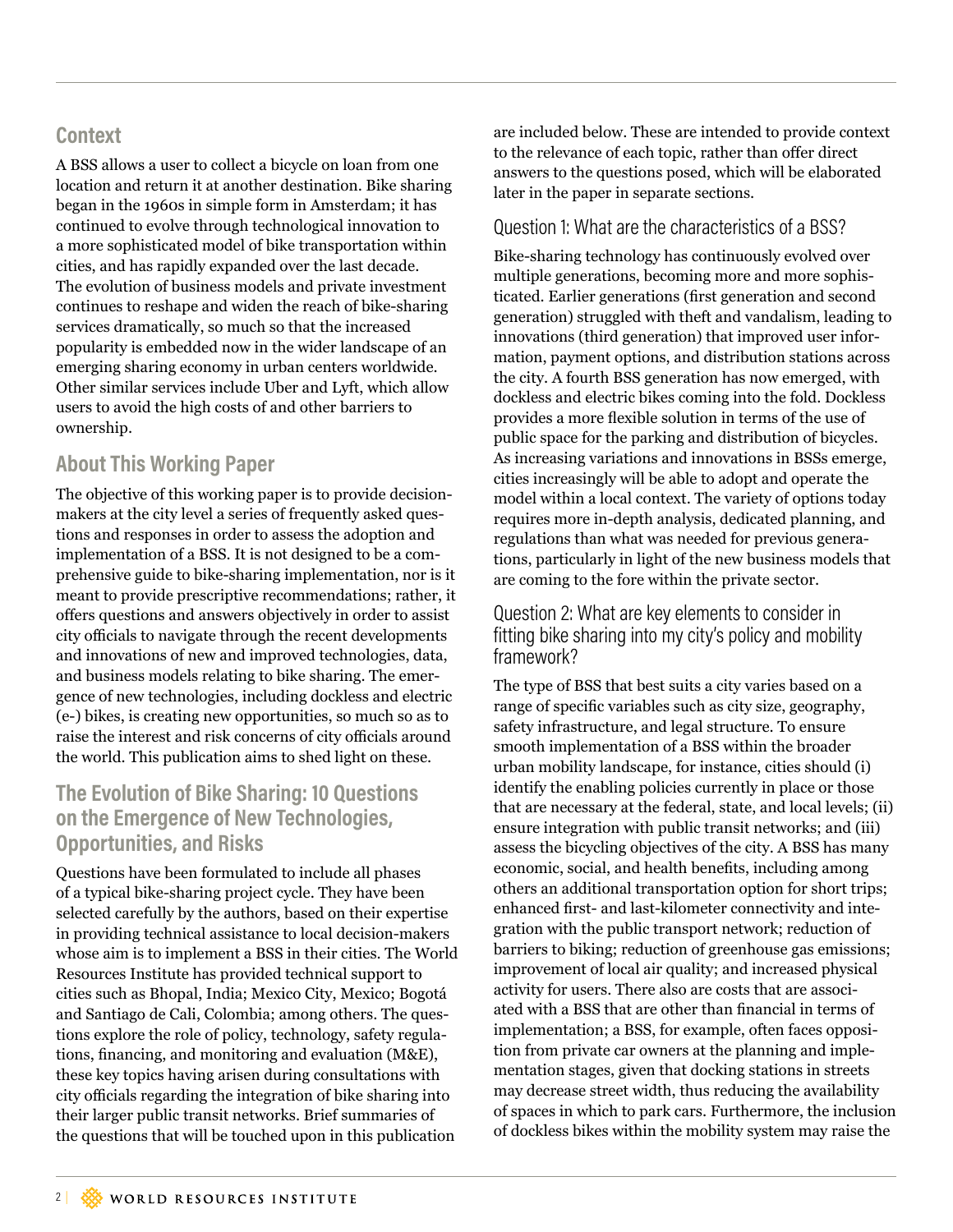debate on how public street space should be put to use.

#### Question 3: What institutional and regulatory frameworks are required for a BSS?

Political will and leadership are essential for the success of any urban transport system. With regard to the BSS, it is evident from many cases that it is essential to form a coordinating team that includes members of various relevant institutions. Effective management and the setting of and compliance with regulatory standards also are crucial to ensure that dock-based and dockless bike-sharing (DBS) models alike will create not only benefits relating to mobility in the short term but also opportunities in the long term. The preparation of regulatory frameworks is especially critical for cities that expect to introduce or expand a DBS scheme. DBS companies and local government authorities (e.g., planning and transport department officials) should work together to put in place permit schemes and set regulatory standards to facilitate implementation as well as provide cities with the ability to control safety, manage public spaces, and plan effectively.

#### Question 4: What is the planning process to implement a BSS?

The BSS planning process is a significant initial step to creating a beneficial asset to the city and its residents, as well as to the success of the operator. To achieve the necessary ridership rate for long-term success, the scheme must be developed such that it is widely accessible. This will depend, to some extent, on a planning process that is sufficiently robust as to include a prefeasibility study to assess BSS potential; a feasibility study to define the technical components of the project; a detailed project design process; and a competitive tender or permit for implementation. Experience indicates that by integrating BSS stations with public transport and providing sufficient numbers of these across the city will increase accessibility and thus ridership. Also evident is the importance of positioning stations (or service areas for dockless bikes) in mixed land-use zones to ensure short-trip coverage benefits in various directions so as to extend usage from only peak hours to increased usage throughout the day.

#### Question 5: What are the operations and maintenance strategies for a BSS?

The operations and maintenance (O&M) of a BSS is critical to ensure its long-term success and extended life span as a mobility option. O&M also determine quality and safety to boost user confidence. Cities have adopted various models of O&M, whereby a scheme may be

publicly owned and operated, or publicly owned and privately operated, or fully private with a formal alliance at the municipal level. During contracting or permitting, O&M strategies and funding should be clearly defined and allocated, respectively. The structure of the scheme should include a specific bike-sharing agency or authority at the public level to also ensure the sharing of data.

#### Question 6: What are the available options for BSS financing?

In some cases, schemes have benefitted from commercial loans and guarantees, despite the fact that a BSS, in general, has relatively low upfront capital investment needs compared with other urban mobility options. For the longer term, though, user and membership fees alone are often insufficient to cover the cost of O&M. To bridge the gap, cities should be able to diversify revenue sources to include sponsorship or advertising deals, grants, and general municipal budgets. In terms of the DBS scheme, cities have tended to place the financial burden on the private sector. There is, however, potential to create a hybrid model to include the public and private sector alike—a model yet to be explored.

#### Question 7: What should be the structure for monitoring and evaluation?

An M&E framework not only ensures that the BSS will function effectively and that it will inform ongoing operations and expansions; it also enables cities to assess the positive and negative impacts on the mobility, health, equity, and quality of life of their societies. A critical characteristic of an M&E framework is the service level benchmark, which measures operations (hardware and software), customer service, maintenance, redistribution, marketing, and reporting of a scheme. Financial reporting, another component, evaluates operating costs such as labor, replacement parts, redistribution costs, and marketing, among others. Understanding the usage, impact, and financial status of a scheme informs decision-making in terms of further expansion and upgrading.

#### Question 8: Why is the focus on safety a success factor and what elements need to be considered?

The safety of the user depends on the design of the BSS and compliance with regulations, as well as on the design of infrastructure and the management efficiency of street networks. Cities should first conduct a thorough review of the (i) rate and locations of collisions and fatalities and their relationship to road infrastructure design and road safety measures; (ii) current cycling levels and provision